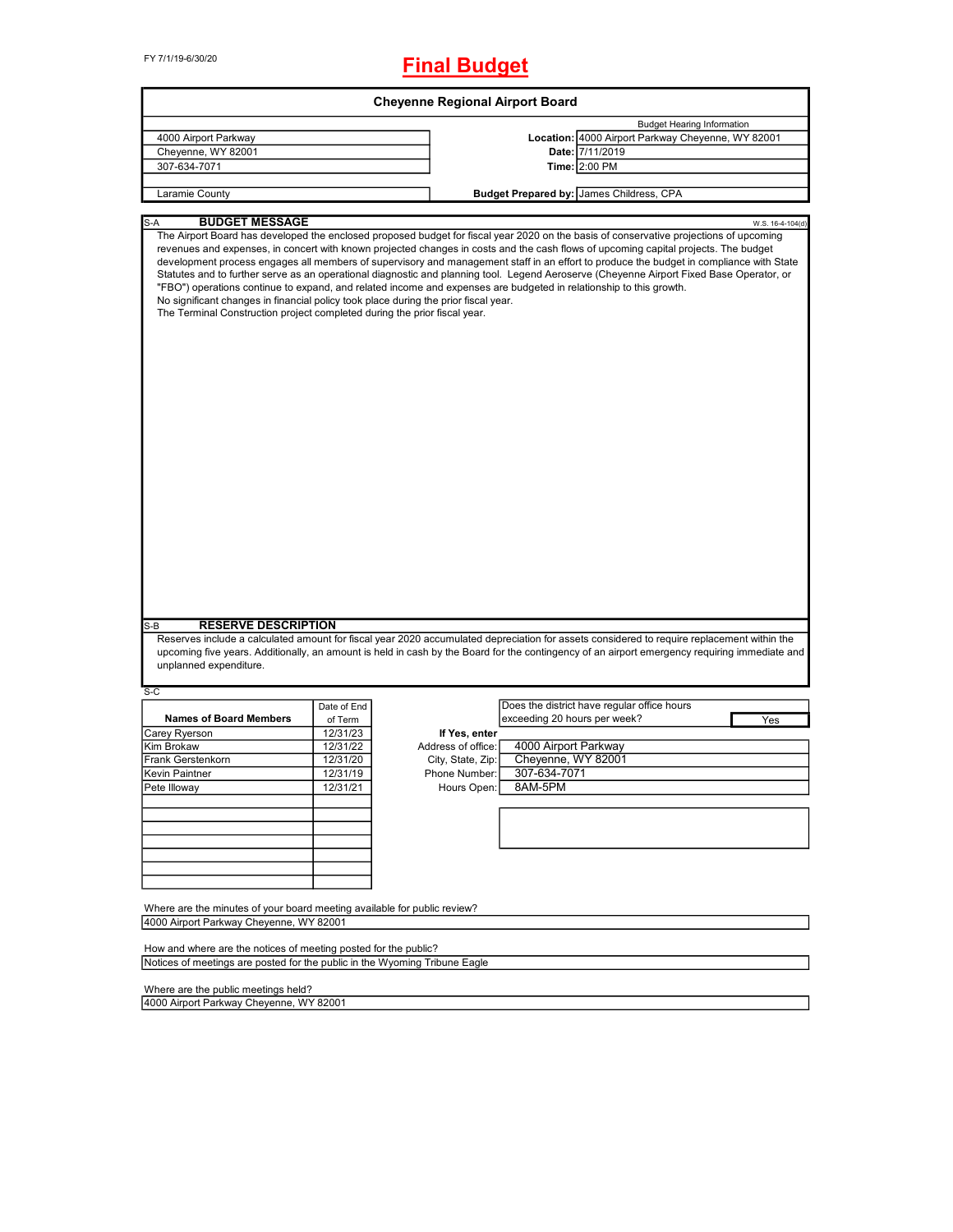## **FINAL BUDGET SUMMARY**

|       | <b>OVERVIEW</b>                                             | 2017-2018<br>Actual | 2018-2019<br>Estimated | 2019-2020<br>Proposed | Final Approval |
|-------|-------------------------------------------------------------|---------------------|------------------------|-----------------------|----------------|
|       |                                                             |                     |                        |                       |                |
| $S-1$ | <b>Total Budgeted Expenditures</b>                          | \$17,281,324        | \$9,694,443            | \$6,213,119           | \$6,893,327    |
| $S-2$ | <b>Total Principal to Pay on Debt</b>                       | \$277,078           | \$255,268              | \$304,356             | \$304,356      |
| $S-3$ | <b>Total Change to Restricted Funds</b>                     | \$3,183,194         | $-$1,302,227$          | \$0                   | \$0            |
|       |                                                             |                     |                        |                       |                |
| $S-4$ | <b>Total General Fund and Forecasted Revenues Available</b> | \$13,332,513        | \$8,794,353            | \$6,797,877           | \$7,831,297    |
|       |                                                             |                     |                        |                       |                |
| $S-5$ | Amount requested from County Commissioners                  | \$0                 | \$0 <sub>1</sub>       | \$0 <sub>1</sub>      | \$0            |
|       |                                                             |                     |                        |                       |                |
| $S-6$ | <b>Additional Funding Needed:</b>                           |                     |                        | \$0                   | \$0            |

|                | <b>REVENUE SUMMARY</b>                       | 2017-2018    | 2018-2019          | 2019-2020          | <b>Final Approval</b>           |
|----------------|----------------------------------------------|--------------|--------------------|--------------------|---------------------------------|
|                |                                              | Actual       | Estimated          | Proposed           |                                 |
| $S-7$          | <b>Operating Revenues</b>                    | \$2,471,573  | \$2,344,983        | \$1,758,622        | \$2,208,045                     |
| $S-8$          | Tax levy (From the County Treasurer)         | \$0          | \$0                | \$0                | \$0                             |
| $S-9$          | <b>Government Support</b>                    | \$0          | \$0                | \$0                | \$0                             |
| $S-10$         | Grants                                       | \$7,701,695  | \$1,690,032        | \$319,786          | \$319,786                       |
| $S-11$         | Other County Support (Not from Co. Treas.)   | \$0          | \$0                | \$0                | \$0                             |
| $S-12$         | <b>Miscellaneous</b>                         | \$2,538,440  | \$4,138,532        | \$4,131,850        | \$4,692,850                     |
| $S-13$         | <b>Other Forecasted Revenue</b>              | \$0          | \$0                | \$0                | \$0                             |
|                |                                              |              |                    |                    |                                 |
| $S-14$         | <b>Total Revenue</b>                         | \$12,711,707 | \$8,173,547        | \$6,210,258        | \$7,220,681                     |
|                | FY 7/1/19-6/30/20                            |              |                    |                    | Cheyenne Regional Airport Board |
|                | <b>EXPENDITURE SUMMARY</b>                   | 2017-2018    | 2018-2019          | 2019-2020          | <b>Final Approval</b>           |
|                |                                              | Actual       | Estimated          | Proposed           |                                 |
| $S-15$         | <b>Capital Outlay</b>                        | \$10,009,433 | \$3,226,635        | \$487,286          | \$526,286                       |
| $S-16$         | <b>Interest and Fees On Debt</b>             | \$78,211     | \$72,055           | \$85,911           | \$85,911                        |
| $S-17$         | <b>Administration</b>                        | \$331,006    | \$371,708          | \$410,676          | \$413,243                       |
| $S-18$         | <b>Operations</b>                            | \$3,444,689  | \$4,239,846        | \$4,767,110        | \$5,391,086                     |
| $S-19$         | <b>Indirect Costs</b>                        | \$447,986    | \$481,972          | \$462,136          | \$476,802                       |
| <b>S-20R</b>   | <b>Expenditures paid by Reserves</b>         | \$2,970,000  | \$1,302,227        | \$0                | \$0                             |
| $S-20$         | <b>Total Expenditures</b>                    | \$17,281,324 | \$9,694,443        | \$6,213,119        | \$6,893,327                     |
|                |                                              |              |                    |                    |                                 |
|                | <b>DEBT SUMMARY</b>                          | 2017-2018    | 2018-2019          | 2019-2020          | Final Approval                  |
|                |                                              | Actual       | Estimated          | Proposed           |                                 |
|                |                                              |              |                    |                    |                                 |
| $S-21$         | <b>Principal Paid on Debt</b>                | \$277,078    | \$255,268          | \$304,356          | \$304,356                       |
|                |                                              | 2017-2018    | 2018-2019          | 2019-2020          |                                 |
|                | <b>CASH AND INVESTMENTS</b>                  | Actual       | Estimated          | Proposed           | <b>Final Approval</b>           |
|                |                                              |              |                    |                    |                                 |
| $S-22$         | TOTAL GENERAL FUNDS                          | \$620,805    | \$620,805          | \$587,619          | \$610,616                       |
|                |                                              |              |                    |                    |                                 |
|                | <b>Summary of Reserve Funds</b>              |              |                    |                    |                                 |
| $S-23$         | <b>Beginning Balance in Reserve Accounts</b> |              |                    |                    |                                 |
| $S-24$         | a. Sinking and Debt Service Funds            | \$0          | \$0                | \$0                | \$0                             |
| $S-25$         | b. Reserves                                  | \$0<br>\$0   | \$3,183,194        | \$1,880,967        | \$1,880,967                     |
| $S-26$         | c. Bond Funds<br>Total Reserves (a+b+c)      | \$0          | \$0<br>\$3,183,194 | \$0<br>\$1,880,967 | \$0<br>\$1,880,967              |
|                | Amount to be added                           |              |                    |                    |                                 |
| S-27<br>$S-28$ | a. Sinking and Debt Service Funds            | \$0          | \$0                | \$0                | \$0                             |
| $S-29$         | b. Reserves                                  | \$6,153,194  | \$0                | \$0                | \$0                             |
| $S-30$         | c. Bond Funds                                | \$0          | \$0                | \$0                | \$0                             |
|                | Total to be added (a+b+c)                    | \$6,153,194  | \$0                | \$0                | \$0                             |
|                |                                              |              |                    |                    |                                 |
| $S-31$         | <b>Subtotal</b>                              | \$6,153,194  | \$3,183,194        | \$1,880,967        | \$1,880,967                     |

S-32 **Less Total to be spent** \$2,970,000 \$1,302,227 \$0 \$0

S-33 **TOTAL RESERVES AT END OF FISCAL YEAR** \$3,183,194 \$1,880,967 \$1,880,967 \$1,880,967

Date adopted by Special District

*End of Summary*

*Budget Officer / District Official (if not same as "Submitted by")*

**DISTRICT ADDRESS:** 4000 Airport Parkway **PREPARED PREPARED BY:** James Childress, CPA

Cheyenne, WY 82001

**DISTRICT PHONE:** 307-634-7071

1/23/19 *Form approved by Wyoming Department of Audit, Public Funds Division Prepared in compliance with the Uniform Municipal Fiscal Procedures Act (W.S. 16-4-101 through 124) as it applies.*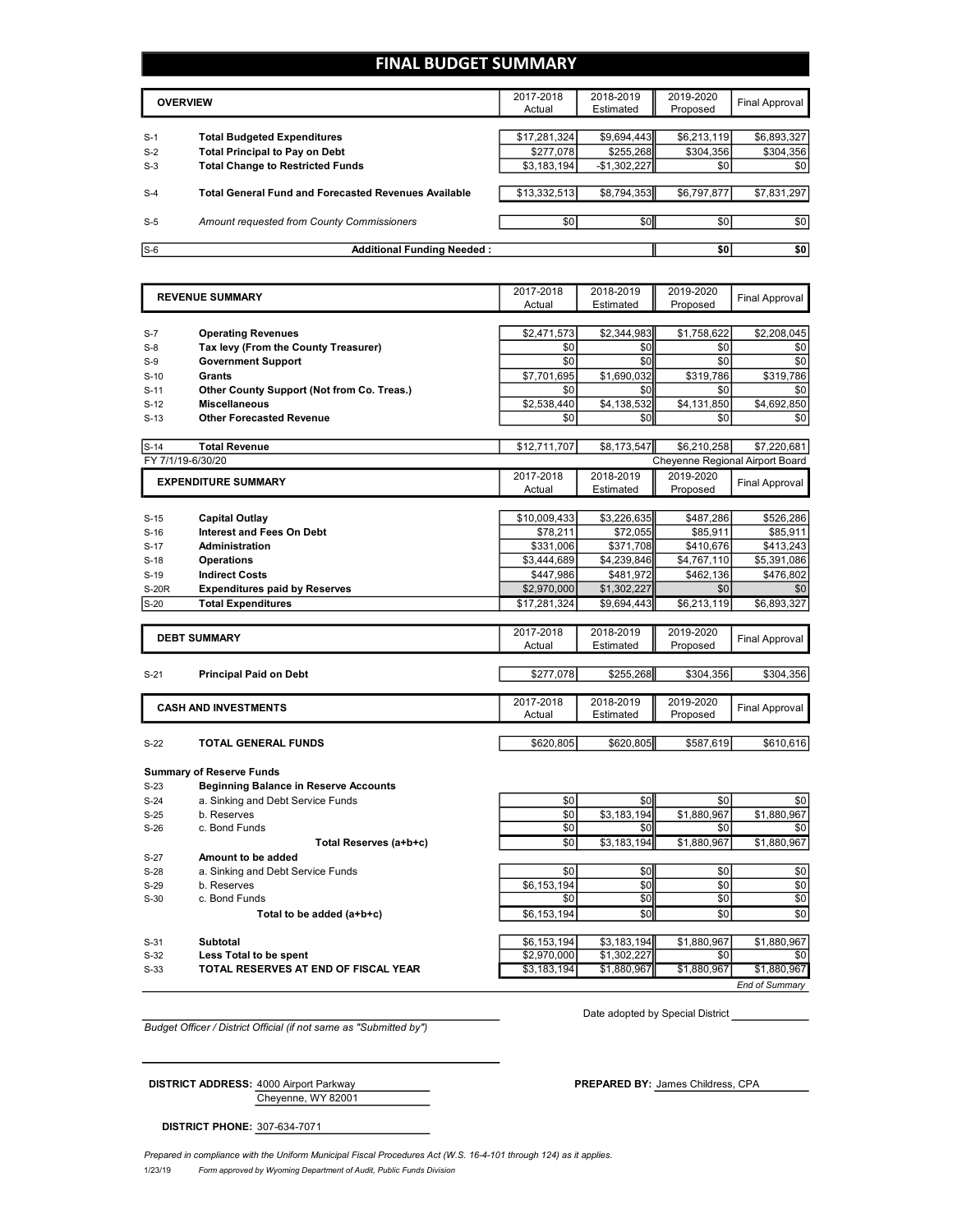# **Final Budget**

Cheyenne Regional Airport Board

**NAME OF DISTRICT/BOARD**

**FYE** 6/30/2020

|         | <b>PROPERTY TAXES AND ASSESSMENTS</b>          |                     |                        |                       |                       |
|---------|------------------------------------------------|---------------------|------------------------|-----------------------|-----------------------|
|         |                                                | 2017-2018<br>Actual | 2018-2019<br>Estimated | 2019-2020<br>Proposed | <b>Final Approval</b> |
| $R-1$   | <b>Property Taxes and Assessments Received</b> |                     |                        |                       |                       |
| $R-1.1$ | Tax Levy (From the County Treasurer)           |                     |                        |                       |                       |
| $R-1.2$ | Other County Support                           |                     |                        |                       |                       |
|         |                                                |                     |                        |                       |                       |
|         | <b>FORECASTED REVENUE</b>                      |                     |                        |                       |                       |
|         |                                                |                     |                        |                       |                       |
|         |                                                | 2017-2018           | 2018-2019              | 2019-2020             | <b>Final Annroval</b> |

|         |                                              |                   | 2017-2018<br>Actual | 2018-2019<br>Estimated | 2019-2020<br>Proposed | <b>Final Approval</b> |
|---------|----------------------------------------------|-------------------|---------------------|------------------------|-----------------------|-----------------------|
| $R-2$   | <b>Revenues from Other Governments</b>       |                   |                     |                        |                       |                       |
| $R-2.1$ | State Aid                                    |                   | \$0                 | \$0                    | \$0                   |                       |
| $R-2.2$ | Additional County Aid (non-treasurer)        |                   | \$0                 | \$0                    | \$0                   |                       |
| $R-2.3$ | City (or Town) Aid                           |                   | \$0                 | \$0                    | \$0                   |                       |
| $R-2.4$ | Other (Specify)                              |                   |                     |                        |                       |                       |
| $R-2.5$ | <b>Total Government Support</b>              |                   | \$0                 | \$0                    | \$0                   | \$0                   |
| $R-3$   | <b>Operating Revenues</b>                    |                   |                     |                        |                       |                       |
| $R-3.1$ | <b>Customer Charges</b>                      |                   | \$2,471,573         | \$2,344,983            | \$1,758,622           | \$2,208,045           |
| $R-3.2$ | Sales of Goods or Services                   |                   | \$0                 | \$0                    | \$0                   |                       |
| $R-3.3$ | <b>Other Assessments</b>                     |                   | \$0                 | \$0                    | \$0                   |                       |
| $R-3.4$ | <b>Total Operating Revenues</b>              |                   | \$2,471,573         | \$2,344,983            | \$1,758,622           | \$2,208,045           |
| $R-4$   | Grants                                       |                   |                     |                        |                       |                       |
| $R-4.1$ | <b>Direct Federal Grants</b>                 |                   | \$3,886,043         | \$177,829              | \$200,094             | \$200,094             |
| $R-4.2$ | <b>Federal Grants thru State Agencies</b>    |                   | \$0                 | \$0                    | \$0                   |                       |
| $R-4.3$ | <b>Grants from State Agencies</b>            |                   | \$3,815,652         | $\overline{1,512,203}$ | \$119,692             | \$119,692             |
| $R-4.4$ | <b>Total Grants</b>                          |                   | \$7,701,695         | \$1,690,032            | \$319,786             | \$319,786             |
| $R-5$   | <b>Miscellaneous Revenue</b>                 |                   |                     |                        |                       |                       |
| $R-5.1$ | Interest                                     |                   | \$30,310            | \$31,560               | \$2,600               | \$2,600               |
| $R-5.2$ | Other: Specify                               | Sale of Equipment | \$0                 | \$13,000               | \$2,500               | \$2,500               |
| $R-5.3$ | Other: See Additional                        |                   | \$2,508,130         | \$4,093,972            | \$4,126,750           | \$4,687,750           |
| $R-5.4$ | <b>Total Miscellaneous</b>                   |                   | \$2,538,440         | \$4,138,532            | \$4,131,850           | \$4,692,850           |
| $R-5.5$ | <b>Total Forecasted Revenue</b>              |                   | \$12,711,707        | \$8,173,547            | \$6,210,258           | \$7,220,681           |
| $R-6$   | <b>Other Forecasted Revenue</b>              |                   |                     |                        |                       |                       |
| $R-6.1$ | a. Other past due-as estimated by Co. Treas. |                   | \$0                 | \$0                    | \$0                   |                       |
| $R-6.2$ | b. Other forecasted revenue (specify):       |                   |                     |                        |                       |                       |
| $R-6.3$ |                                              |                   |                     |                        |                       |                       |
| $R-6.4$ |                                              |                   |                     |                        |                       |                       |
| $R-6.5$ |                                              |                   |                     |                        |                       |                       |
| $R-6.6$ | Total Other Forecasted Revenue (a+b)         |                   | \$0                 | \$0                    | \$0                   | \$0                   |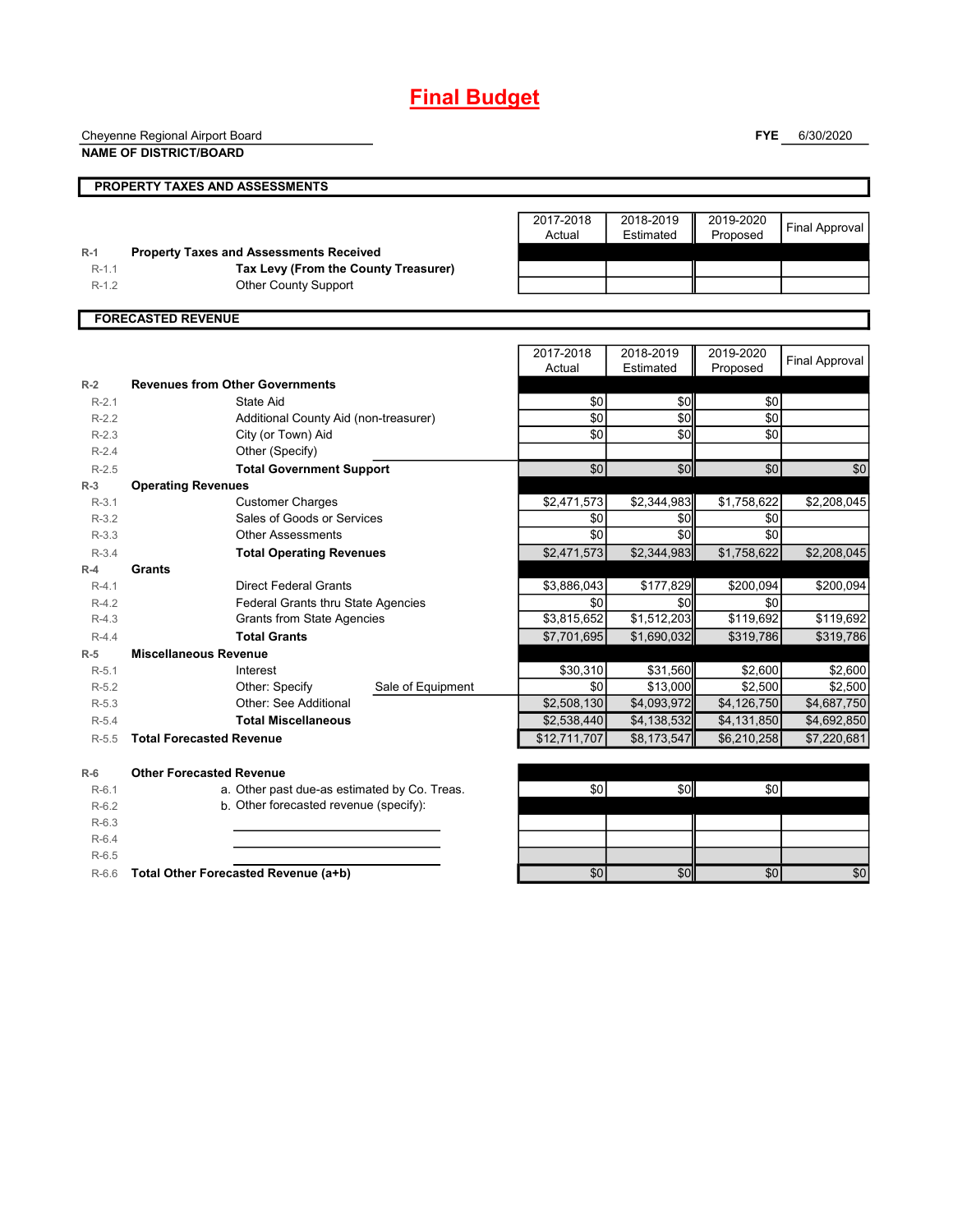#### Cheyenne Regional Airport Board **NAME OF DISTRICT/BOARD**

## **CAPITAL OUTLAY BUDGET**

| $E-1$   | <b>Capital Outlay</b> |                         |
|---------|-----------------------|-------------------------|
| $F-11$  |                       | Real Property           |
| $F-12$  |                       | Vehicles                |
| $F-1.3$ |                       | <b>Office Equipment</b> |
| $F-14$  |                       | Other (Specify)         |
| $F-1.5$ |                       | <b>Airport Terminal</b> |
| $F-16$  |                       |                         |
| $F-17$  |                       | see additional details  |
| $F-1.8$ | TOTAL CAPITAL OUTLAY  |                         |

|         |                             | 2017-2018    | 2018-2019   | 2019-2020 |                |
|---------|-----------------------------|--------------|-------------|-----------|----------------|
|         |                             | Actual       | Estimated   | Proposed  | Final Approval |
|         | <b>Capital Outlay</b>       |              |             |           |                |
| $E-1.1$ | Real Property               |              |             |           |                |
| $E-1.2$ | Vehicles                    |              |             |           |                |
| $E-1.3$ | Office Equipment            |              |             |           |                |
| $E-1.4$ | Other (Specify)             |              |             |           |                |
| $E-1.5$ | Airport Terminal            | \$9,746,462  | \$3,091,244 | \$287,286 | \$277,286      |
| $E-1.6$ |                             | \$0          | \$0         | \$0       |                |
| $E-1.7$ | see additional details      | \$262,970    | \$135,391   | \$200,000 | \$249,000      |
| $E-1.8$ | <b>TOTAL CAPITAL OUTLAY</b> | \$10,009,433 | \$3,226,635 | \$487,286 | \$526,286      |

#### **ADMINISTRATION BUDGET**

|           |                                      |                                 | Aulual    | Estimateu | <b>FIUPUSEU</b> |
|-----------|--------------------------------------|---------------------------------|-----------|-----------|-----------------|
| $E-2$     | <b>Personnel Services</b>            |                                 |           |           |                 |
| $E - 2.1$ |                                      | Administrator                   | \$234,434 | \$257,891 | \$232,776       |
| $E-2.2$   |                                      | Secretary                       | \$0       | \$0       | \$0             |
| $E - 2.3$ |                                      | Clerical                        | \$0       | \$0       | \$0             |
| $E - 2.4$ |                                      | Other (Specify)                 |           |           |                 |
| $E-2.5$   |                                      |                                 | \$0       | \$0       | \$0             |
| $E-2.6$   |                                      |                                 | \$0       | \$0       | \$0             |
| $E - 2.7$ |                                      |                                 |           |           |                 |
| $E-3$     | <b>Board Expenses</b>                |                                 |           |           |                 |
| $E - 3.1$ |                                      | Travel                          | \$11,880  | \$17,888  | \$15,000        |
| $E - 3.2$ |                                      | Mileage                         | \$0       | \$0       | \$0             |
| $E - 3.3$ |                                      | Other (Specify)                 |           |           |                 |
| $E - 3.4$ |                                      |                                 | \$0       | \$0       | \$0             |
| $E - 3.5$ |                                      |                                 | \$0       | \$0       | \$0             |
| $E-3.6$   |                                      |                                 |           |           |                 |
| $E-4$     | <b>Contractual Services</b>          |                                 |           |           |                 |
| $E - 4.1$ |                                      | Legal                           | \$17,655  | \$19,419  | \$60,000        |
| $E-4.2$   |                                      | Accounting/Auditing             | \$47,717  | \$38,676  | \$70,000        |
| $E - 4.3$ |                                      | Other (Specify)                 |           |           |                 |
| $E-4.4$   |                                      |                                 | \$0       | \$0       | \$0             |
| $E-4.5$   |                                      |                                 | \$0       | \$0       | \$0             |
| $E-4.6$   |                                      |                                 |           |           |                 |
| $E-5$     | <b>Other Administrative Expenses</b> |                                 |           |           |                 |
| $E - 5.1$ |                                      | <b>Office Supplies</b>          | \$13,536  | \$30,101  | \$20,700        |
| $E - 5.2$ |                                      | Office equipment, rent & repair | \$0       | \$0       | \$0             |
| $E - 5.3$ |                                      | Education                       | \$5,034   | \$7,125   | \$10,950        |
| $E - 5.4$ |                                      | Registrations                   | \$0       | \$0       | \$0             |
| $E - 5.5$ |                                      | Other (Specify)                 |           |           |                 |
| $E - 5.6$ |                                      | Legal Advertising               | \$750     | \$609     | \$1,250         |
| $E - 5.7$ |                                      |                                 | \$0       | \$0       | \$0             |
| $E - 5.8$ |                                      |                                 |           |           |                 |
| $E-6$     | <b>TOTAL ADMINISTRATION</b>          |                                 | \$331,006 | \$371,708 | \$410,676       |

|           |                                      | 2017-2018  | 2018-2019            | 2019-2020  |                |
|-----------|--------------------------------------|------------|----------------------|------------|----------------|
|           |                                      | Actual     | Estimated            | Proposed   | Final Approval |
| $E-2$     | <b>Personnel Services</b>            |            |                      |            |                |
| $E - 2.1$ | Administrator                        | \$234,434  | \$257,891            | \$232,776  | \$233,343      |
| $E - 2.2$ | Secretary                            | \$0        | \$0                  | \$0        |                |
| $E - 2.3$ | Clerical                             | \$0        | \$0                  | \$0        |                |
| $E - 2.4$ | Other (Specify)                      |            |                      |            |                |
| $E - 2.5$ |                                      | \$0        | \$0                  | \$0        |                |
| $E - 2.6$ |                                      | $\sqrt{6}$ | \$0                  | $\sqrt{6}$ |                |
| $E - 2.7$ |                                      |            |                      |            |                |
| $E-3$     | <b>Board Expenses</b>                |            |                      |            |                |
| $E-3.1$   | Travel                               | \$11,880   | $\overline{$}17,888$ | \$15,000   | \$15,000       |
| $E - 3.2$ | Mileage                              | \$0        | \$0                  | \$0        |                |
| $E-3.3$   | Other (Specify)                      |            |                      |            |                |
| $E - 3.4$ |                                      | \$0        | \$0                  | \$0        |                |
| $E-3.5$   |                                      | \$0        | \$0                  | \$0        |                |
| $E-3.6$   |                                      |            |                      |            |                |
| $E-4$     | <b>Contractual Services</b>          |            |                      |            |                |
| $E - 4.1$ | Legal                                | \$17,655   | \$19,419             | \$60,000   | \$62,000       |
| $E-4.2$   | Accounting/Auditing                  | \$47,717   | \$38,676             | \$70,000   | \$70,000       |
| $E-4.3$   | Other (Specify)                      |            |                      |            |                |
| $E - 4.4$ |                                      | \$0        | \$0                  | \$0        |                |
| $E-4.5$   |                                      | \$0        | \$0                  | \$0        |                |
| $E-4.6$   |                                      |            |                      |            |                |
| $E-5$     | <b>Other Administrative Expenses</b> |            |                      |            |                |
| $E-5.1$   | <b>Office Supplies</b>               | \$13,536   | \$30,101             | \$20,700   | \$20,700       |
| $E-5.2$   | Office equipment, rent & repair      | \$0        | \$0                  | \$0        |                |
| $E - 5.3$ | Education                            | \$5,034    | \$7,125              | \$10,950   | \$10,950       |
| $E - 5.4$ | Registrations                        | \$0        | \$0                  | \$0        |                |
| $E - 5.5$ | Other (Specify)                      |            |                      |            |                |
| $E-5.6$   | Legal Advertising                    | \$750      | \$609                | \$1,250    | \$1,250        |
| $E-5.7$   |                                      | \$0        | \$0                  | \$0        |                |
| $E - 5.8$ |                                      |            |                      |            |                |
| $E-6$     | <b>TOTAL ADMINISTRATION</b>          | \$331,006  | \$371,708            | \$410,676  | \$413,243      |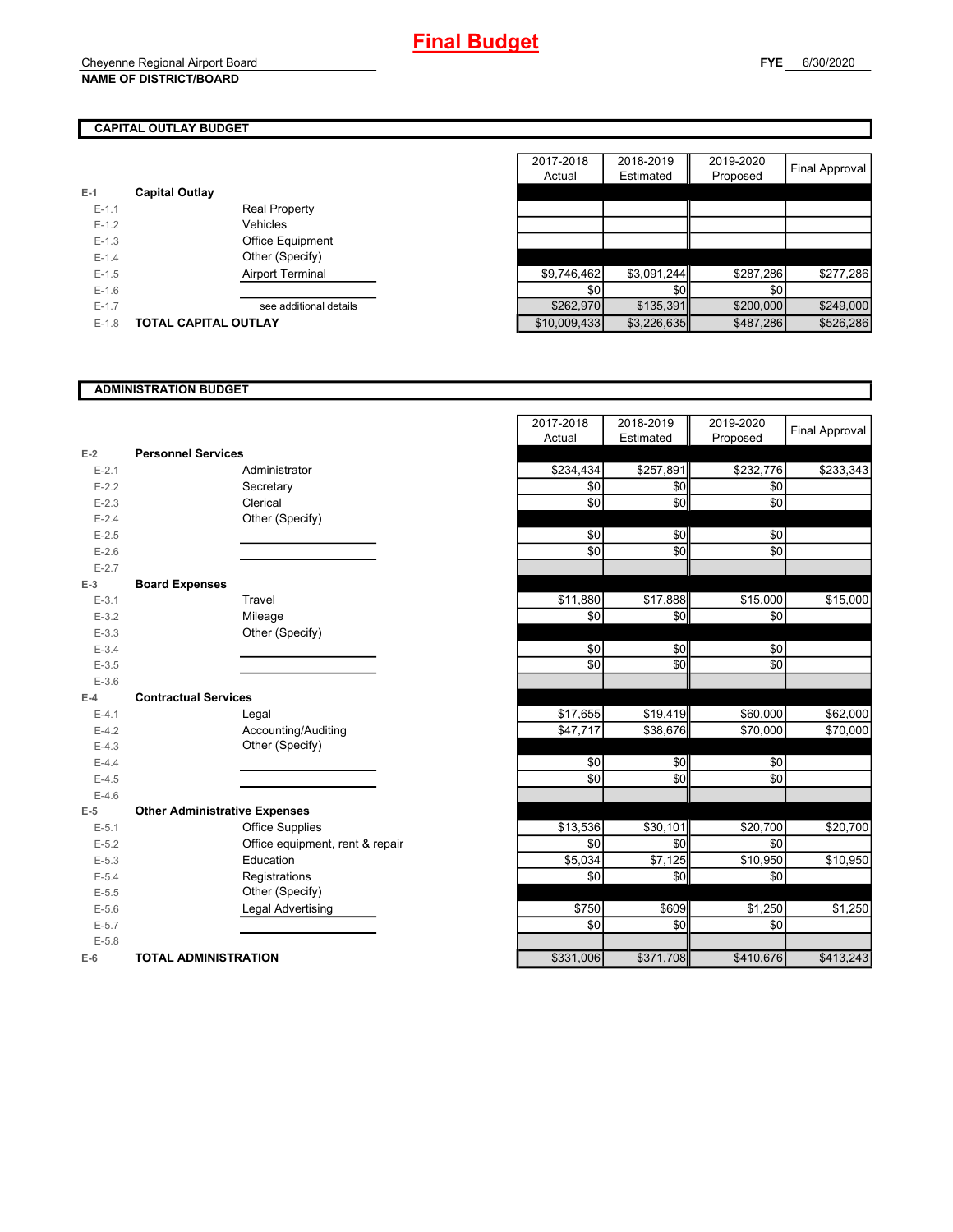### **OPERATIONS BUDGET**

| $E-7$     | <b>Personnel Services</b>              |             |             |             |
|-----------|----------------------------------------|-------------|-------------|-------------|
| $E - 7.1$ | Wages--Operations                      | \$523,552   | \$575,937   | \$519,848   |
| $E - 7.2$ | <b>Service Contracts</b>               | \$0         | \$0         | \$0         |
| $E - 7.3$ | Other (Specify)                        |             |             |             |
| $E - 7.4$ |                                        | \$0         | \$0         | \$0         |
| $E - 7.5$ |                                        | \$0         | \$0         | \$0         |
| $E - 7.6$ |                                        |             |             |             |
| $E-8$     | <b>Travel</b>                          |             |             |             |
| $E-8.1$   | Mileage                                | \$0         | \$0         | \$0         |
| $E-8.2$   | Other (Specify)                        |             |             |             |
| $E-8.3$   | Lodging and Meals                      | \$3,862     | \$6,437     | \$6,000     |
| $E - 8.4$ |                                        |             |             |             |
| $E-8.5$   |                                        |             |             |             |
| $E-9$     | <b>Operating supplies (List)</b>       |             |             |             |
| $E-9.1$   | Fuel For Sale                          | \$1,503,919 | \$2,252,201 | \$1,750,000 |
| $E-9.2$   |                                        | \$0         | \$0         | \$0         |
| $E-9.3$   |                                        | \$0         | \$0         | \$0         |
| $E-9.4$   |                                        | \$0         | \$0         | \$0         |
| $E-9.5$   |                                        |             |             |             |
| $E-10$    | <b>Program Services (List)</b>         |             |             |             |
| $E-10.1$  | Airport Repairs and Maint              | \$93,504    | \$72,701    | \$110,300   |
| $E-10.2$  |                                        | \$0         | \$0         | \$0         |
| $E-10.3$  |                                        | \$0         | \$0         | \$0         |
| $E-10.4$  |                                        | \$0         | \$0         | \$0         |
| $E-10.5$  |                                        |             |             |             |
| $E-11$    | <b>Contractual Arrangements (List)</b> |             |             |             |
| $E-11.1$  | <b>Custodial Services</b>              | \$100,129   | \$107,242   | \$96,648    |
| $E-11.2$  | Lawn and Snow                          | \$16,987    | \$25,678    | \$25,302    |
| $E-11.3$  |                                        | \$0         | \$0         | \$0         |
| $E-11.4$  |                                        | \$0         | \$0         | \$0         |
| $E-11.5$  |                                        |             |             |             |
| $E-12$    | <b>Other operations (Specify)</b>      |             |             |             |
| $E-12.1$  | <b>Utilities</b>                       | \$356,809   | \$394,728   | \$394,564   |
| $E-12.2$  |                                        | \$0         | \$0         | \$0         |
| $E-12.3$  |                                        | \$0         | \$0         | \$0         |
| $E-12.4$  |                                        | \$0         | \$0         | \$0         |
| $E-12.5$  | see additional details                 | \$845,927   | \$804,921   | \$1,864,448 |
| $-10$     |                                        | 00 111 000  | 0.4000040   | 0.4707440   |

|           |                                        |                           | 2017-2018   | 2018-2019   | 2019-2020   | Final Approval |
|-----------|----------------------------------------|---------------------------|-------------|-------------|-------------|----------------|
|           |                                        |                           | Actual      | Estimated   | Proposed    |                |
| $E-7$     | <b>Personnel Services</b>              |                           |             |             |             |                |
| $E - 7.1$ |                                        | Wages--Operations         | \$523,552   | \$575,937   | \$519,848   | \$521,114      |
| $E - 7.2$ |                                        | Service Contracts         | \$0         | \$0         | \$0         |                |
| $E - 7.3$ |                                        | Other (Specify)           |             |             |             |                |
| $E - 7.4$ |                                        |                           | \$0         | \$0         | \$0         |                |
| $E - 7.5$ |                                        |                           | \$0         | \$0         | \$0         |                |
| $E - 7.6$ |                                        |                           |             |             |             |                |
| $E-8$     | <b>Travel</b>                          |                           |             |             |             |                |
| $E-8.1$   |                                        | Mileage                   | \$0         | \$0         | \$0         |                |
| $E-8.2$   |                                        | Other (Specify)           |             |             |             |                |
| $E-8.3$   |                                        | Lodging and Meals         | \$3,862     | \$6,437     | \$6,000     | \$6,000        |
| $E - 8.4$ |                                        |                           |             |             |             |                |
| $E-8.5$   |                                        |                           |             |             |             |                |
| $E-9$     | <b>Operating supplies (List)</b>       |                           |             |             |             |                |
| $E-9.1$   |                                        | Fuel For Sale             | \$1,503,919 | \$2,252,201 | \$1,750,000 | \$2,350,000    |
| $E-9.2$   |                                        |                           | \$0         | \$0         | \$0         |                |
| $E-9.3$   |                                        |                           | \$0         | \$0         | \$0         |                |
| $E-9.4$   |                                        |                           | \$0         | \$0         | \$0         |                |
| $E-9.5$   |                                        |                           |             |             |             |                |
| $E-10$    | <b>Program Services (List)</b>         |                           |             |             |             |                |
| $E-10.1$  |                                        | Airport Repairs and Maint | \$93,504    | \$72,701    | \$110,300   | \$80,300       |
| $E-10.2$  |                                        |                           | \$0         | \$0         | \$0         |                |
| $E-10.3$  |                                        |                           | \$0         | \$0         | \$0         |                |
| $E-10.4$  |                                        |                           | \$0         | \$0         | \$0         |                |
| $E-10.5$  |                                        |                           |             |             |             |                |
| $E-11$    | <b>Contractual Arrangements (List)</b> |                           |             |             |             |                |
| $E-11.1$  |                                        | <b>Custodial Services</b> | \$100,129   | \$107,242   | \$96,648    | \$117,697      |
| $E-11.2$  |                                        | Lawn and Snow             | \$16,987    | \$25,678    | \$25,302    | \$27,028       |
| $E-11.3$  |                                        |                           | \$0         | \$0         | \$0         |                |
| $E-11.4$  |                                        |                           | \$0         | \$0         | \$0         |                |
| $E-11.5$  |                                        |                           |             |             |             |                |
| $E-12$    | <b>Other operations (Specify)</b>      |                           |             |             |             |                |
| $E-12.1$  |                                        | <b>Utilities</b>          | \$356,809   | \$394,728   | \$394,564   | \$398,999      |
| $E-12.2$  |                                        |                           | \$0         | \$0         | \$0         |                |
| $E-12.3$  |                                        |                           | \$0         | \$0         | \$0         |                |
| $E-12.4$  |                                        |                           | \$0         | \$0         | \$0         |                |
| $E-12.5$  |                                        | see additional details    | \$845,927   | \$804,921   | \$1,864,448 | \$1,889,948    |
| $E-13$    | <b>TOTAL OPERATIONS</b>                |                           | \$3,444,689 | \$4,239,846 | \$4,767,110 | \$5,391,086    |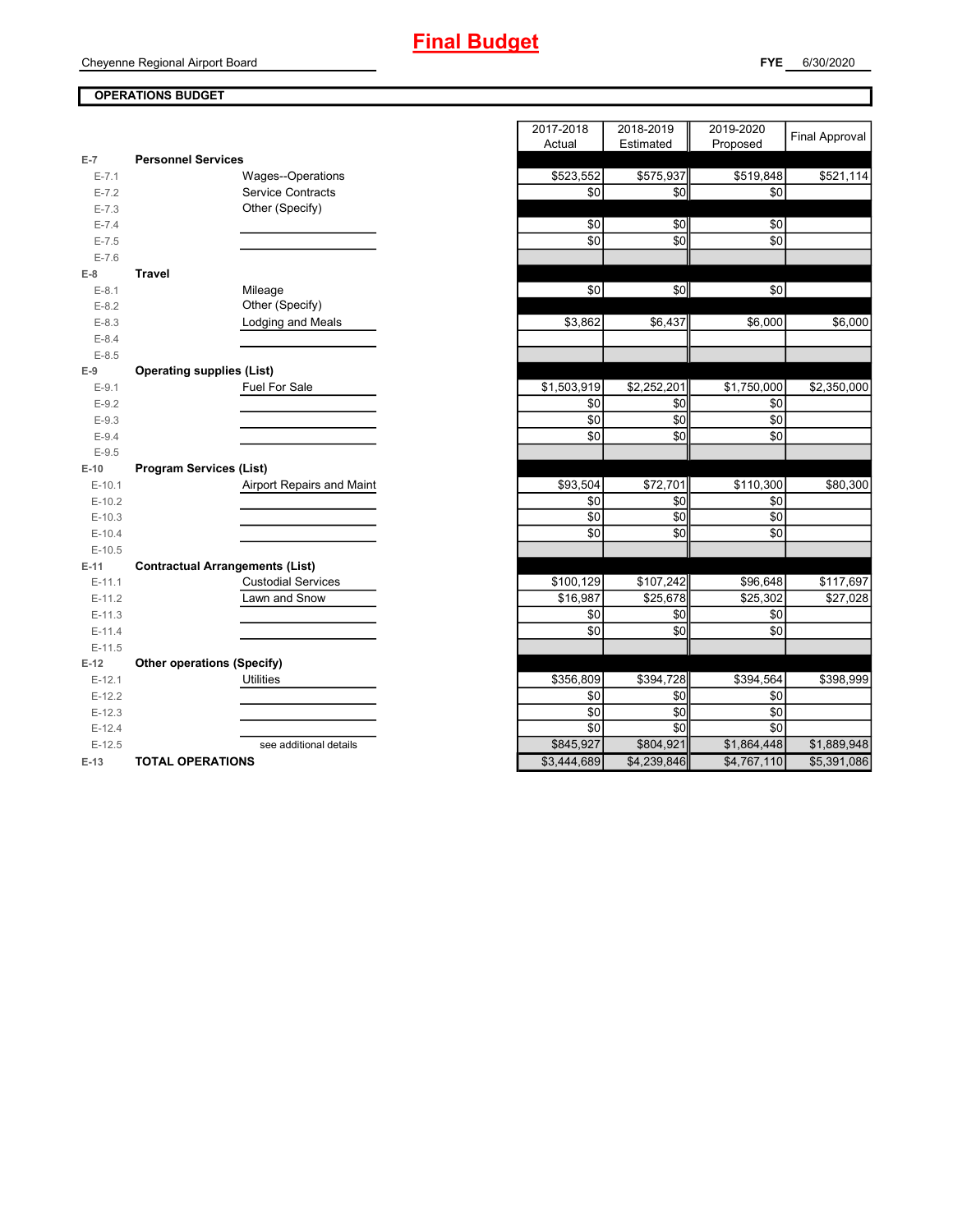### **INDIRECT COSTS BUDGET**

Cheyenne Regional Airport Board

|          |                              | 2017-2018 | 2018-2019 | 2019-2020 | Final Approval |
|----------|------------------------------|-----------|-----------|-----------|----------------|
|          |                              | Actual    | Estimated | Proposed  |                |
| $E-14$   | Insurance                    |           |           |           |                |
| $E-14.1$ | Liability                    | \$11,650  | \$12,845  | \$7,000   | \$12,600       |
| $E-14.2$ | Buildings and vehicles       | \$95,430  | \$94,111  | \$116,643 | \$124,884      |
| $E-14.3$ | Equipment                    | \$0       | \$0       | \$0       |                |
| $E-14.4$ | Other (Specify)              |           |           |           |                |
| $E-14.5$ |                              |           |           |           |                |
| $E-14.6$ |                              |           |           |           |                |
| $E-14.7$ |                              |           |           |           |                |
| $E-15$   | Indirect payroll costs:      |           |           |           |                |
| $E-15.1$ | FICA (Social Security) taxes | \$57,208  | \$62,933  | \$56,804  | \$56,942       |
| $E-15.2$ | <b>Workers Compensation</b>  | \$9,134   | \$10,048  | \$9,069   | \$9,091        |
| $E-15.3$ | <b>Unemployment Taxes</b>    | \$0       | \$0       | \$0       |                |
| $E-15.4$ | Retirement                   | \$128,858 | \$141,751 | \$127,946 | \$128,258      |
| $E-15.5$ | <b>Health Insurance</b>      | \$145,705 | \$160,284 | \$144,674 | \$145,027      |
| $E-15.6$ | Other (Specify)              | \$0       | \$0       | \$0       |                |
| $E-15.7$ |                              |           |           |           |                |
| $E-15.8$ |                              |           |           |           |                |
| $E-15.9$ |                              |           |           |           |                |
| $E-17$   | <b>TOTAL INDIRECT COSTS</b>  | \$447,986 | \$481,972 | \$462,136 | \$476,802      |

#### **DEBT SERVICE BUDGET**

|         |                           | 2017-2018<br>Actual | 2018-2019<br>Estimated | 2019-2020<br>Proposed | Final Approval I |
|---------|---------------------------|---------------------|------------------------|-----------------------|------------------|
| $D-1$   | <b>Debt Service</b>       |                     |                        |                       |                  |
| $D-1.1$ | Principal                 | \$277.078           | \$255.268              | \$304.356             | \$304.356        |
| $D-1.2$ | Interest                  | \$78.211            | \$72.055               | \$85.911              | \$85.911         |
| $D-1.3$ | Fees                      | \$0                 | <b>\$01</b>            | \$0                   |                  |
| $D-2$   | <b>TOTAL DEBT SERVICE</b> | \$355,289           | \$327,323              | \$390,267             | \$390,267        |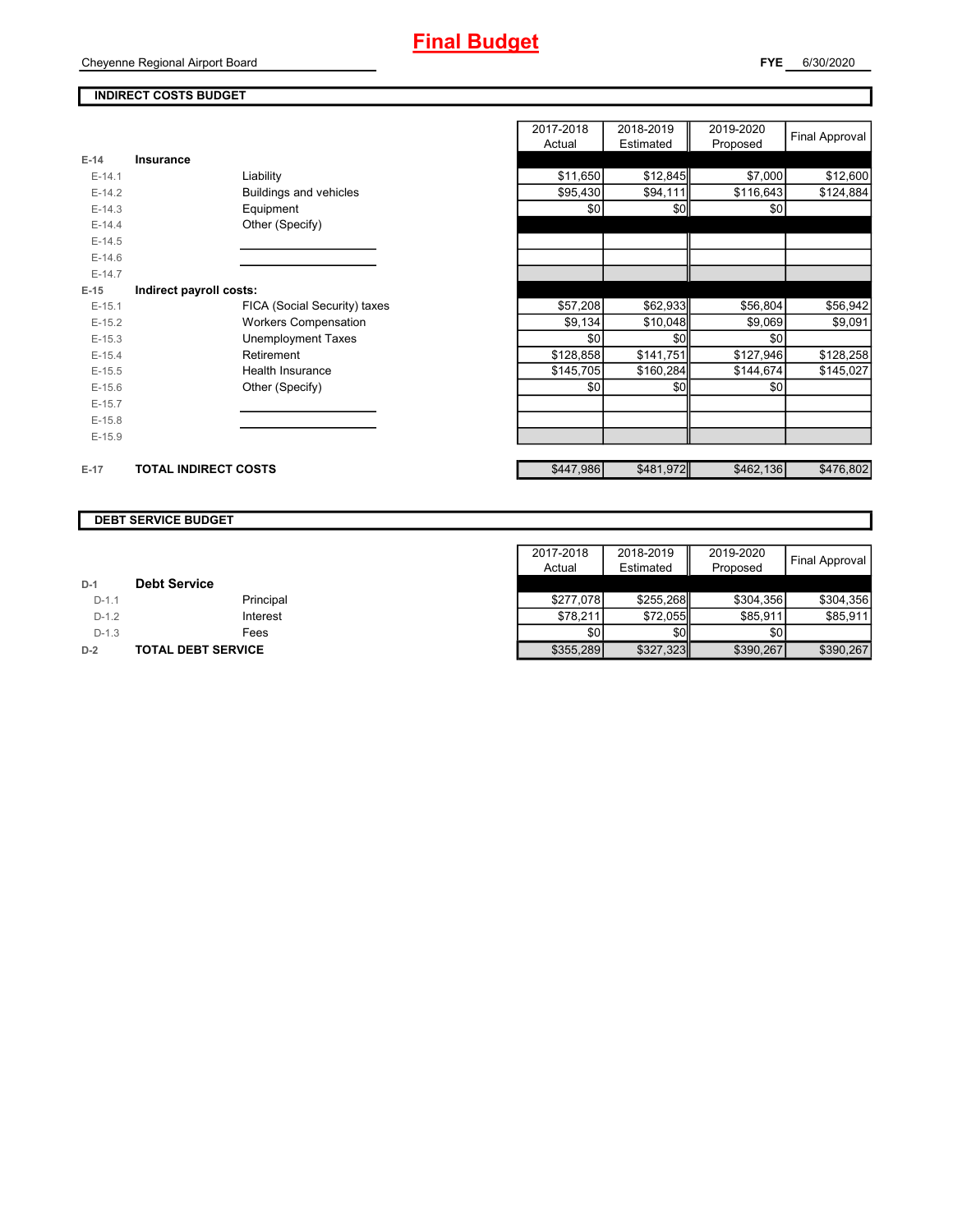#### Cheyenne Regional Airport Board **NAME OF DISTRICT/BOARD**

|         |                                                     | End of Year | Beginning   | Beginning   |                  |
|---------|-----------------------------------------------------|-------------|-------------|-------------|------------------|
|         |                                                     | 2017-2018   | 2018-2019   | 2019-2020   |                  |
| $C-1$   | <b>Balances at Beginning of Fiscal Year</b>         | Actual      | Estimated   | Proposed    | Final Approval   |
| $C-1.1$ | General Fund Checking Account Balance               | \$84.590    | \$84,590    | \$402.950   | \$425.947        |
| $C-1.2$ | Savings and Investments Account Balance             | \$536.216   | \$536.216   | \$184.669   | \$184.669        |
| $C-1.3$ | General Fund CD Balance                             | \$0         | \$0         | \$0         | \$0 <sub>0</sub> |
| $C-1.4$ | All Other Funds                                     |             | \$0         |             |                  |
| $C-1.5$ | Reserves (From Below)                               | \$3,183,194 | \$3,183,194 | \$1,880,967 | \$1.880.967      |
| $C-1.6$ | <b>Total Estimated Cash and Investments on Hand</b> | \$3,803,999 | \$3,803,999 | \$2,468,586 | \$2,491,583      |

| $C-2$    | <b>General Fund Reductions:</b>               |
|----------|-----------------------------------------------|
| $C-2.1$  | a. Unpaid bills at FYE                        |
| $C-2.2$  | b. Reserves                                   |
| $C-2.3$  | Total Deductions (a+b)                        |
| $C - 24$ | <b>Estimated Non-Restricted Funds Availab</b> |

| $C-2.1$ | a. Unpaid bills at FYE                          |             |             |             |             |
|---------|-------------------------------------------------|-------------|-------------|-------------|-------------|
| $C-2.2$ | b. Reserves                                     | \$3.183.194 | \$1.880.967 | \$1.880.967 | \$1.880.967 |
| $C-2.3$ | Total Deductions (a+b)                          | \$3,183,194 | \$1,880,967 | \$1.880.967 | \$1.880.967 |
| $C-2.4$ | <b>Estimated Non-Restricted Funds Available</b> | \$620,805   | \$1,923,032 | \$587.619   | \$610,616   |

#### **SINKING & DEBT SERVICE FUNDS**

| $C-3$    |                                                             | 2017-2018<br>Actual | 2018-2019<br>Estimated | 2019-2020<br>Proposed | Final Approval |
|----------|-------------------------------------------------------------|---------------------|------------------------|-----------------------|----------------|
| $C-3.1$  | Beginning Balance in Reserve Account (end of previous year) |                     | \$0                    | \$0                   |                |
| $C-3.2$  | Date of Reserve Approval in Minutes:                        |                     |                        |                       |                |
| $C-3.3$  | Amount to be added to the reserve                           |                     |                        |                       |                |
| $C-3.4$  | Date of Reserve Approval in Minutes:                        |                     |                        |                       |                |
| $C-3.5$  | SUB-TOTAL                                                   | \$0                 | \$0                    | \$0                   | \$0            |
| $C-3.6$  | Identify the amount and project to be spent                 |                     |                        |                       |                |
| $C-3.7$  | a.                                                          |                     |                        |                       |                |
| $C-3.8$  | b.                                                          |                     |                        |                       |                |
| $C-3.9$  |                                                             |                     |                        |                       |                |
| $C-3.10$ | Date of Reserve Approval in Minutes:                        |                     |                        |                       |                |
| $C-3.11$ | TOTAL CAPITAL OUTLAY (a+b+c)                                | \$0                 | \$0                    | \$0                   | \$0            |
| $C-3.12$ | Balance to be retained                                      | \$0                 | \$0                    | \$0                   | \$0            |
|          |                                                             |                     |                        |                       |                |

#### **RESERVES**

|          |                                                             |           | 2017-2018   | 2018-2019   | 2019-2020   | <b>Final Approval</b> |
|----------|-------------------------------------------------------------|-----------|-------------|-------------|-------------|-----------------------|
| $C-4$    |                                                             |           | Actual      | Estimated   | Proposed    |                       |
| $C-4.1$  | Beginning Balance in Reserve Account (end of previous year) |           |             | \$3,183,194 | \$1,880,967 | \$1,880,967           |
| $C-4.2$  | Date of Reserve Approval in Minutes:                        |           |             |             |             |                       |
| $C-4.3$  | Amount to be added to the reserve                           |           | \$6,153,194 |             |             |                       |
| $C-4.4$  | Date of Reserve Approval in Minutes:                        | 7/13/2017 |             |             |             |                       |
| $C-4.5$  | SUB-TOTAL                                                   |           | \$6,153,194 | \$3,183,194 | \$1,880,967 | \$1,880,967           |
| $C-4.6$  | Identify the amount and project to be spent                 |           |             |             |             |                       |
| $C-4.7$  | a. Airport Terminal/Depreci                                 |           | \$2,970,000 | \$1,302,227 |             |                       |
| $C-4.8$  | b.                                                          |           |             |             |             |                       |
| $C-4.9$  | c.                                                          |           |             |             |             |                       |
| $C-4.10$ | Date of Reserve Approval in Minutes:                        |           |             |             |             |                       |
| $C-4.11$ | TOTAL OTHER RESERVE OUTLAY (a+b+c)                          |           | \$2,970,000 | \$1,302,227 | \$0         | \$0                   |
| $C-4.12$ | Balance to be retained                                      |           | \$3,183,194 | \$1,880,967 | \$1,880,967 | \$1,880,967           |
|          |                                                             |           |             |             |             |                       |

## **BOND FUNDS**

|         |                                                             | 2017-2018   | 2018-2019   | 2019-2020 | Final Approval |
|---------|-------------------------------------------------------------|-------------|-------------|-----------|----------------|
| $C-5$   |                                                             | Actual      | Estimated   | Proposed  |                |
| $C-5.1$ | Beginning Balance in Reserve Account (end of previous year) |             | \$0         | \$0       |                |
| $C-5.2$ | Date of Reserve Approval in Minutes:                        |             |             |           |                |
| $C-5.3$ | Amount to be added to the reserve                           |             |             |           |                |
| $C-5.4$ | Date of Reserve Approval in Minutes:                        |             |             |           |                |
| $C-5.5$ | SUB-TOTAL                                                   | \$0         | \$0         | \$0       | \$0            |
| $C-5.6$ | Identify the amount and project to be spent                 |             |             |           |                |
| $C-5.7$ | Date of Reserve Approval in Minutes:                        |             |             |           |                |
| $C-5.8$ | Balance to be retained                                      | \$0         | \$0         | \$0       | \$0            |
|         |                                                             |             |             |           |                |
| $C-5.9$ | TOTAL TO BE SPENT                                           | \$2,970,000 | \$1,302,227 | \$0       | \$0            |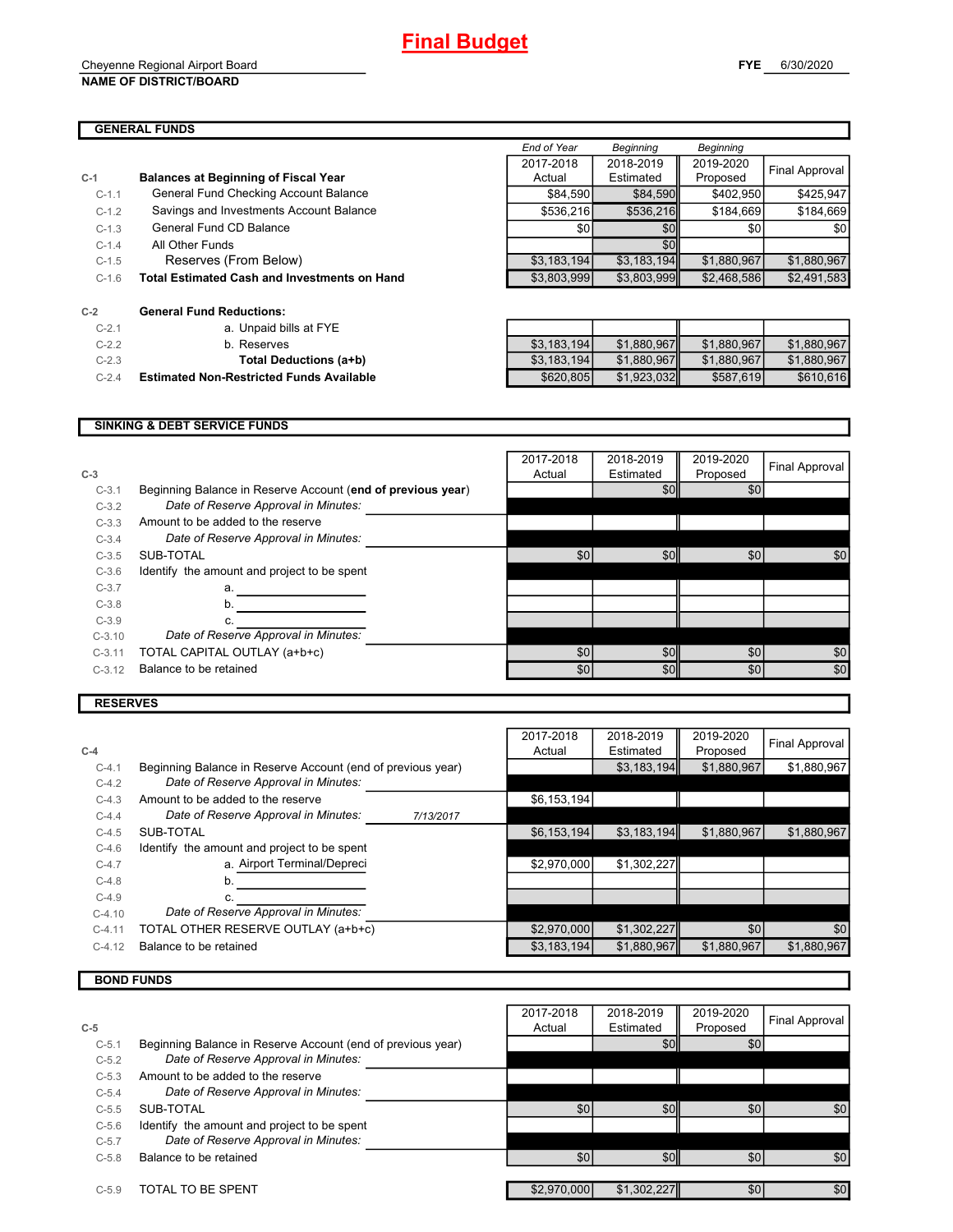# **Final Budget**

#### Cheyenne Regional Airport Board **FYE** 6/30/2020 **NAME OF DISTRICT/BOARD**

**ADDITIONAL DETAILS**

|                                                    |                                                       | 2017-2018            | 2018-2019            | 2019-2020   | Final Approval |
|----------------------------------------------------|-------------------------------------------------------|----------------------|----------------------|-------------|----------------|
|                                                    |                                                       | Actual               | Estimated            | Proposed    |                |
| <b>Add to Section</b>                              | <b>Description</b>                                    | <b>DATA INPUT</b>    |                      |             |                |
|                                                    |                                                       |                      |                      |             |                |
| R-5.3 Miscellaneous                                | <b>FBO Revenues</b>                                   | \$2,220,758          | \$3,027,994          | \$2,560,250 | \$3,121,250    |
| R-5.3 Miscellaneous                                | Loan Proceeds                                         | \$0                  | \$67,396             | \$1,500,000 | \$1,500,000    |
| R-5.3 Miscellaneous                                | <b>MRG Grant-Local</b>                                | \$0                  | \$802,485            | \$0         | \$0            |
| R-5.3 Miscellaneous                                | <b>Local Grants</b>                                   | \$281,762            | \$147,757            | \$24,000    | \$24,000       |
| R-5.3 Miscellaneous                                | <b>PFC Charges</b>                                    | \$5,611              | \$48,341             | \$42,500    | \$42,500       |
| E-1.7 Capital Outlay                               | Air Start                                             | \$0                  | \$43,415             | \$100,000   | \$100,000      |
| E-1.7 Capital Outlay                               | <b>Tug Equipment</b>                                  | \$105,330            | \$0                  | \$0         | \$0            |
| E-1.7 Capital Outlay                               | FY 19 Runway Construction                             | \$0                  | \$35,121             | \$24,000    | \$24,000       |
| E-1.7 Capital Outlay                               | Hangar Improvements                                   | \$7,839              | $\overline{\$2,157}$ | \$30,000    | \$30,000       |
| E-1.7 Capital Outlay                               | <b>Crack Seal Project</b>                             | \$53,345             | \$0                  | \$0         | \$0            |
| E-1.7 Capital Outlay                               | Admin Improvements                                    | \$0                  | \$6,093              | \$21,000    | \$21,000       |
| E-1.7 Capital Outlay                               | Fbo Air Stairs                                        | $\overline{$48,000}$ | \$0                  | \$0         | \$0            |
| E-1.7 Capital Outlay                               | <b>FBO Fuel Tank</b>                                  | \$30,530             | \$1,504              | \$1,000     | \$1,000        |
| E-1.7 Capital Outlay                               | <b>Pavement Seal</b>                                  | \$0                  | \$32,886             | \$0         | \$0            |
| E-1.7 Capital Outlay                               | Gator/Courtesy Car                                    | \$0                  | \$5,318              | \$10,000    | \$10,000       |
| E-1.7 Capital Outlay                               | Runway Construction Design                            | \$0                  | \$0                  | \$0         | \$24,000       |
| E-1.7 Capital Outlay                               | <b>FBO Radios</b>                                     | $\overline{50}$      | \$243                | \$8,000     | \$8,000        |
| E-1.7 Capital Outlay                               | Runway Paint                                          | \$0                  | \$0                  | \$0         | \$15,000       |
| E-1.7 Capital Outlay                               | <b>Computer Upgrades</b>                              | \$5,238              | \$3,871              | \$2,000     | \$2,000        |
| E-1.7 Capital Outlay                               | Vending Machine                                       | \$0                  | \$0                  | \$0         | \$10,000       |
| E-1.7 Capital Outlay                               | FBO Furniture                                         | \$648                | \$0                  | \$4,000     | \$4,000        |
| E-1.7 Capital Outlay                               | Paint Shop Heater                                     | \$6,961              | $\overline{50}$      | \$0         | \$0            |
| E-1.7 Capital Outlay                               | Parkway Sidewalks                                     | \$0                  | \$4,783              | \$0         | \$0            |
| E-1.7 Capital Outlay                               | <b>Building Improvements</b>                          | \$4,139              | \$0                  | \$0         | \$0            |
| E-1.7 Capital Outlay                               | <b>Equipment Upgrades</b>                             | \$941                | \$0                  | \$0         | \$0            |
| E-12.5 Other operations                            | Compliance Improvements                               | \$0                  | \$0                  | \$1,600,000 | \$1,600,000    |
| E-12.5 Other operations                            | Promotion                                             | \$192,941            | \$397,736            | \$72,000    | \$69,500       |
| E-12.5 Other operations                            | Snow removal Equipment                                | \$484,190            | \$8,009              | \$6,250     | \$6,250        |
| E-12.5 Other operations                            | <b>Property Taxes</b>                                 | \$43,650             | \$47,012             | \$55,198    | \$55,198       |
| E-12.5 Other operations                            | MRG passthrough grant                                 | \$0                  | \$189,317            | \$0         | \$0            |
| E-12.5 Other operations                            | <b>FBO Operations Supplies</b>                        | \$19,027             | \$21,000             | \$22,550    | \$22,550       |
| E-12.5 Other operations                            | <b>Equip Rental</b>                                   | \$29,040             | \$17,965             | \$15,000    | \$15,000       |
| E-12.5 Other operations                            | Fuel Farm                                             | \$1,400              | \$25,206             | \$19,250    | \$19,250       |
| E-12.5 Other operations                            | Dues & Subs                                           | \$12,560             | \$16,610             | \$16,000    | \$16,000       |
| E-12.5 Other operations                            | Fuel and Oil                                          | \$16,669             | \$735                | \$15,200    | \$15,200       |
| E-12.5 Other operations                            | <b>Other Contract Services</b>                        | \$1,952              | \$10,203             | \$4,250     | \$21,250       |
| E-12.5 Other operations                            | <b>FBO Fuel Farm</b>                                  | \$8,124              | \$7,661              | \$6,000     | \$6,000        |
| E-12.5 Other operations                            | Signs and Security                                    | \$1,231              | \$6,852              | \$1,150     | \$16,150       |
| E-12.5 Other operations                            | FBO Supplies for Sale                                 | \$5,530              | \$19,364             | \$0         | \$0            |
| E-12.5 Other operations                            | <b>Heavy Equipment Supplies</b>                       | \$2,813              | \$6,017              | \$4,700     | \$4,700        |
| E-12.5 Other operations                            | <b>Special Event</b>                                  | \$1,468              | \$129                | \$7,500     | \$7,500        |
| E-12.5 Other operations                            | FBO Repairs and Maintenance                           | \$0                  | \$3,264              | \$6,500     | \$6,500        |
| E-12.5 Other operations                            | <b>Engineering Services</b>                           | \$0                  | \$12,837             | \$2,000     | \$0            |
| E-12.5 Other operations                            | <b>Bad Debts</b>                                      | \$12,733             | \$0                  | \$0         | \$0            |
| E-12.5 Other operations                            | <b>Supplies Resale</b>                                | \$1,515              | \$4,449              | \$2,900     | \$2,900        |
| E-12.5 Other operations<br>E-12.5 Other operations | FBO Admin Supplies                                    | \$2,737              | \$2,235              | \$2,500     | \$2,500        |
| E-12.5 Other operations                            | <b>Bank Expense</b>                                   | \$2,601              | \$6,303              | \$0         | \$0            |
| E-12.5 Other operations                            | Events                                                | \$1,005              | \$1,862              | \$2,000     | \$2,000        |
| E-12.5 Other operations                            | <b>Operations Training</b><br>Repairs and Maintenance | \$1,289              | \$100                | \$3,000     | \$1,000        |
| E-12.5 Other operations                            | Small Tools and Equipment                             | \$3,256              | \$0                  | \$0         | \$0            |
|                                                    |                                                       | \$199                | \$55                 | \$500       | \$500          |
|                                                    |                                                       |                      |                      |             |                |
|                                                    |                                                       |                      |                      |             |                |
|                                                    |                                                       |                      |                      |             |                |
|                                                    |                                                       |                      |                      |             |                |
|                                                    |                                                       |                      |                      |             |                |
|                                                    |                                                       |                      |                      |             |                |
|                                                    |                                                       |                      |                      |             |                |
|                                                    |                                                       |                      |                      |             |                |
|                                                    |                                                       |                      |                      |             |                |
|                                                    |                                                       |                      |                      |             |                |